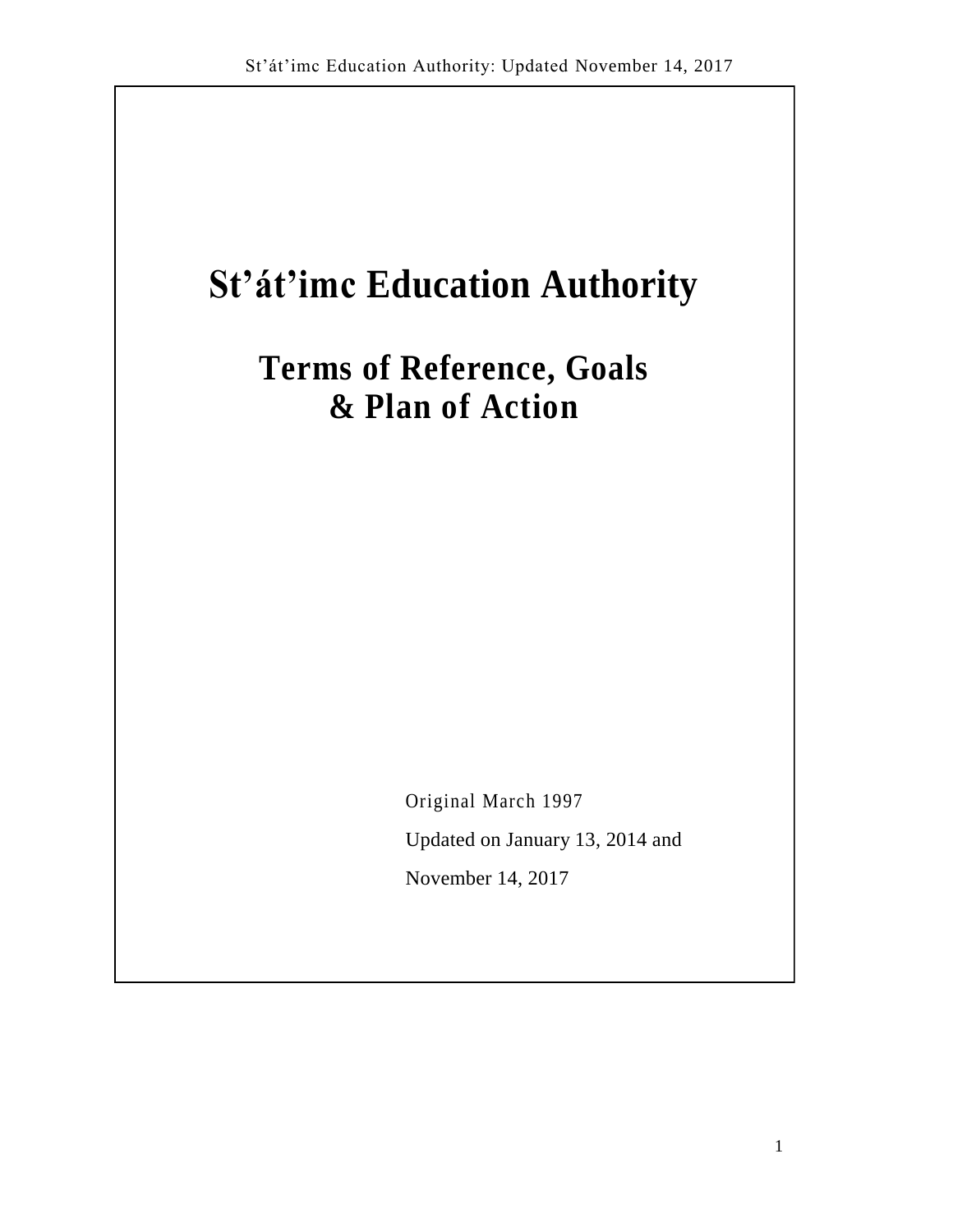# TABLE OF CONTENTS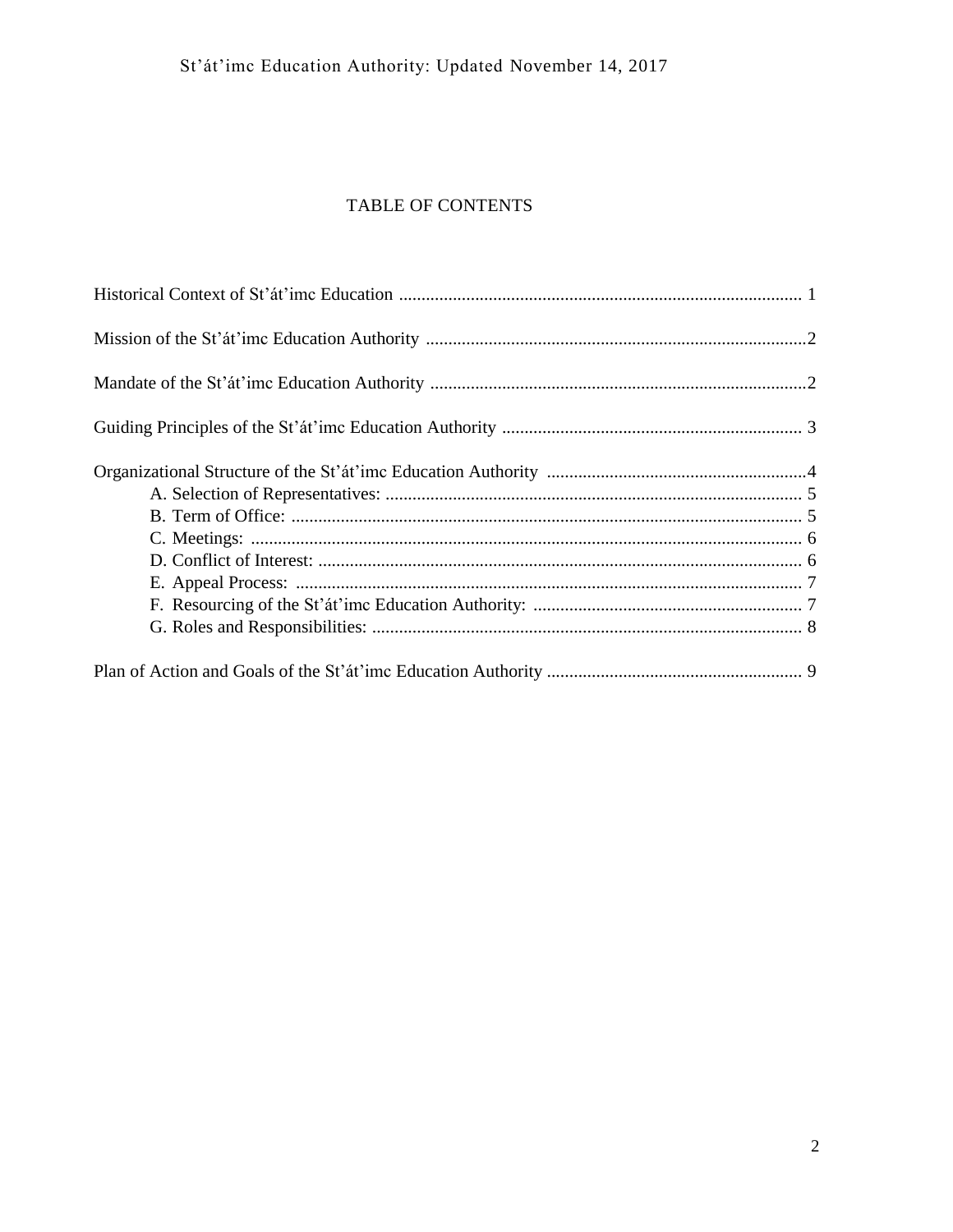# **St'át'imc Education Authority**

Historical Context of St'át'imc Education

For generations, the St'át'imc lived as self-governing and self-sufficient people in harmony with an environment that met all of our needs. Education was a process of living according to values and beliefs and acquiring skills and knowledge that ensured the development of healthy, balanced individuals, secure with our place in the St'át'imc community.

A century of exclusion from decision-making about our own lives, through imposed legislation and policies from other governments, has left our communities in a state of cultural and social upheaval. We are determined to overcome these challenges and are involving our communities in social/emotional, cultural and economic processes which will lead to greater health and well-being for all.

We see the public system as having a role in the attainment of our goals. We know, through research undertaken in 1988 and discussions with the school district in recent years, that First Nations students are performing at levels significantly below the norm for the district. We also know that students graduating in the district are not adequately prepared for post-secondary institutions and generally need upgrading before they can succeed at this level.

We support the principles set down in Indian Control of Indian Education, the document created by the National Indian Brotherhood in 1973 and adopted as policy by Indian and Northern Affairs. We believe in the concepts of local control and parental responsibility described in this document and support the goal of our children obtaining an education which respects our cultures and traditions, while providing them with the skills, knowledge and attitudes to be successful in the modern world.

St'át'imc have exercised these beliefs in various ways. One of our bands/communities has created their own school, in their community. Bands/communities are working to develop Local Education Agreements, to have more influence within the public system. In 1990, the St'át'imc Education Advisory Committee to the school district was formed. The Upper St'át'imc Language and Culture Society has been established and the St'át'imc language is being taught in public schools. In 1991 the St'át'imc elected two trustees to the local school board. Although we have made some advances, we continue to be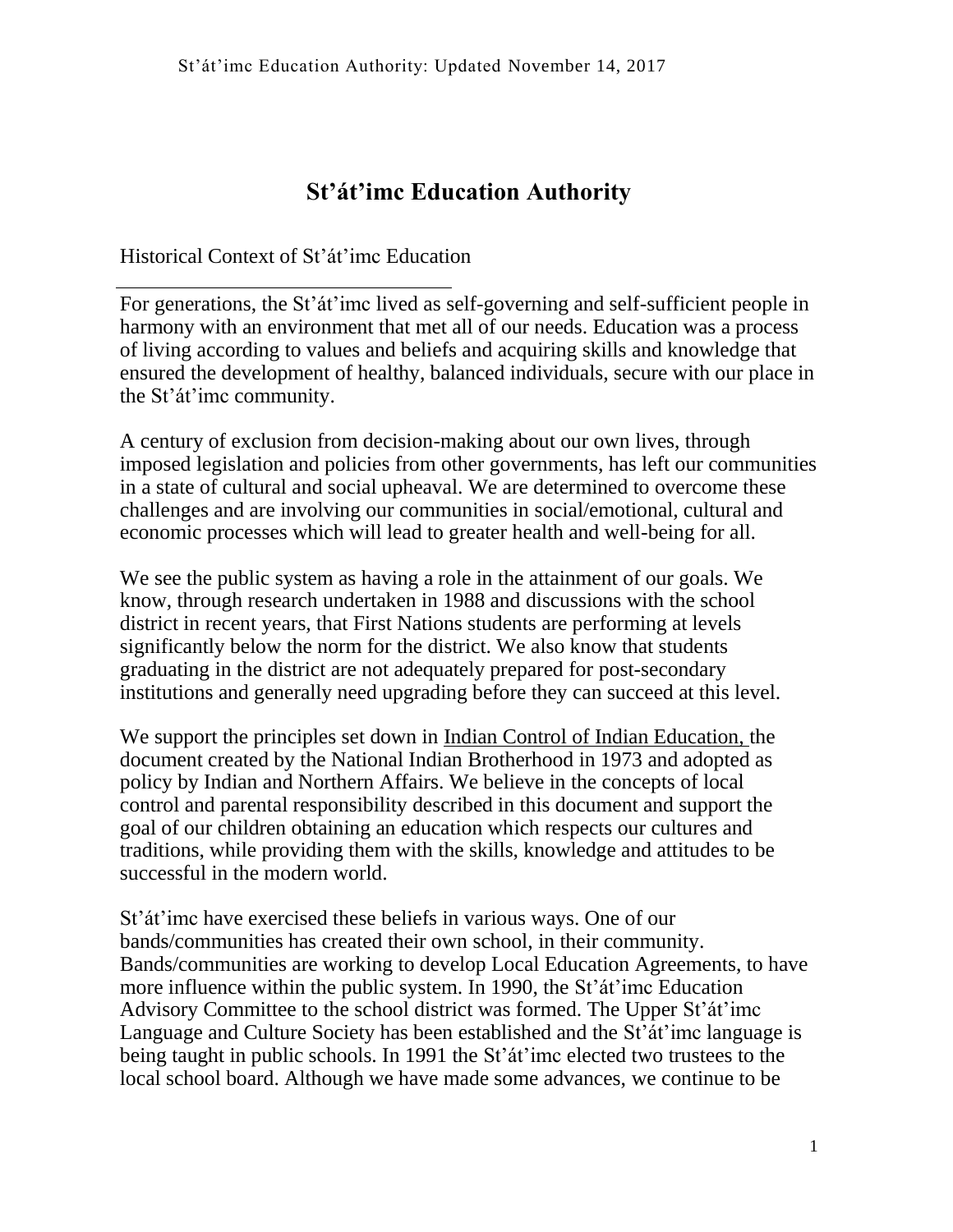unsatisfied with the degree of decision-making power we hold over our children's education.

In 1996 the St'át'imc Education Authority was established. In December 1996, School District #29 was expanded to include areas with First Nations students from other nations. The new School District #74, has an expanded number of trustees and a more complex task in recognizing and dealing with the needs of diverse First Nations.

In order to respond to historical and new challenges, the Lillooet Tribal Council Chiefs mandated representatives of their member bands/communities to act as an authority, speaking on behalf of all bands/communities, to the school district, on issues of common interest.

Accordingly, the St'át'imc Education Authority has laid down Terms of Reference which will describe how the St'át'imc will proceed in order to achieve their mission: to ensure the educational success of St'át'imc learners.

(Historical Context from *Summary Report: Presentation to the St'át'imc Education Advisory Committee,* June, 1996.)

Mission of the St'át'imc Education Authority

# **The mission of the St'át'imc Education Authority is to ensure the educational success of St'át'imc learners.**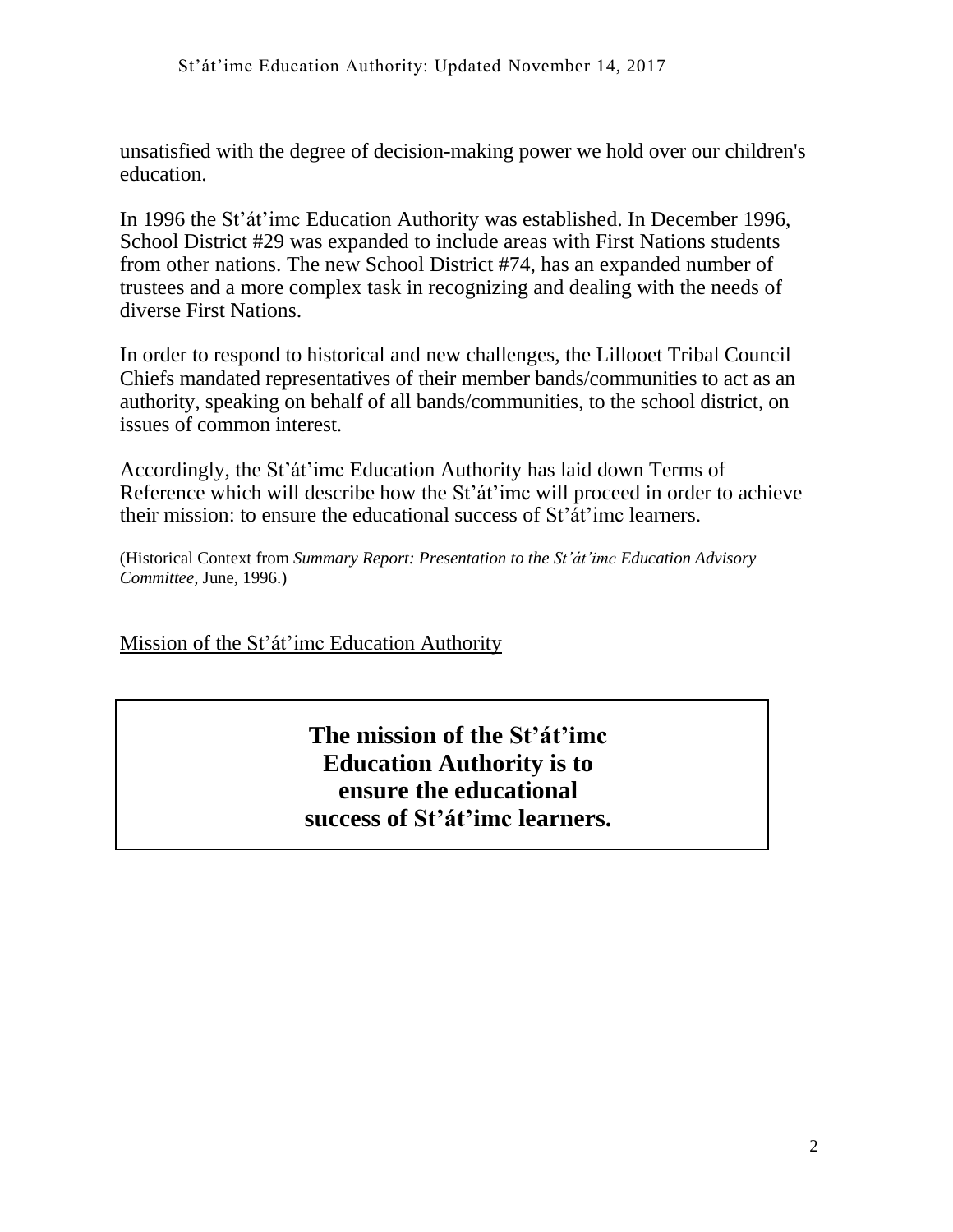# Mandate of the St'át'imc Education Authority

The St'át'imc Education Authority is empowered by its six member bands/communities to negotiate with the public school system on matters effecting the quality of education of St'át'imc learners.

Guiding Principles of the St'át'imc Education Authority

- St'át'imc have the right, the responsibility and the knowledge to represent and articulate St'át'imc educational needs.
- Education which develops all aspects: social/emotional, physical, intellectual and spiritual dimensions, best ensures the success of St'át'imc learners.
- Quality education for St'at'imc learners includes teachings about St'át'imc language and culture, at all levels of schooling.
- St'át'imc learners must have a strong sense of pride and identity to be successful.
- A respectful, pro-active and positive interaction between home and school is necessary to increase the educational success of St'át'imc learners.
- Increased educational success for St'at'imc learners in the public system can only be attained by dedicating human and financial resources to programs which focus on overcoming specific areas of need.
- Respectful, consistent and focused communication about the educational needs of St'át'imc learners between the St'át'imc Education Authority and the School District, the communities and other First Nations is the most effective way to achieve increased success for St'át'imc learners.
- The St'at'imc can best advocate on behalf of learners when they take a proactive position which demonstrates clarity of purpose and a strong, unified will to achieve their goals.

(Principles from Feb. 1997 workshop, *Summary Report,* June 1996 and *Proposal to form a Stl'atl'imx Board,* Sept., 1990)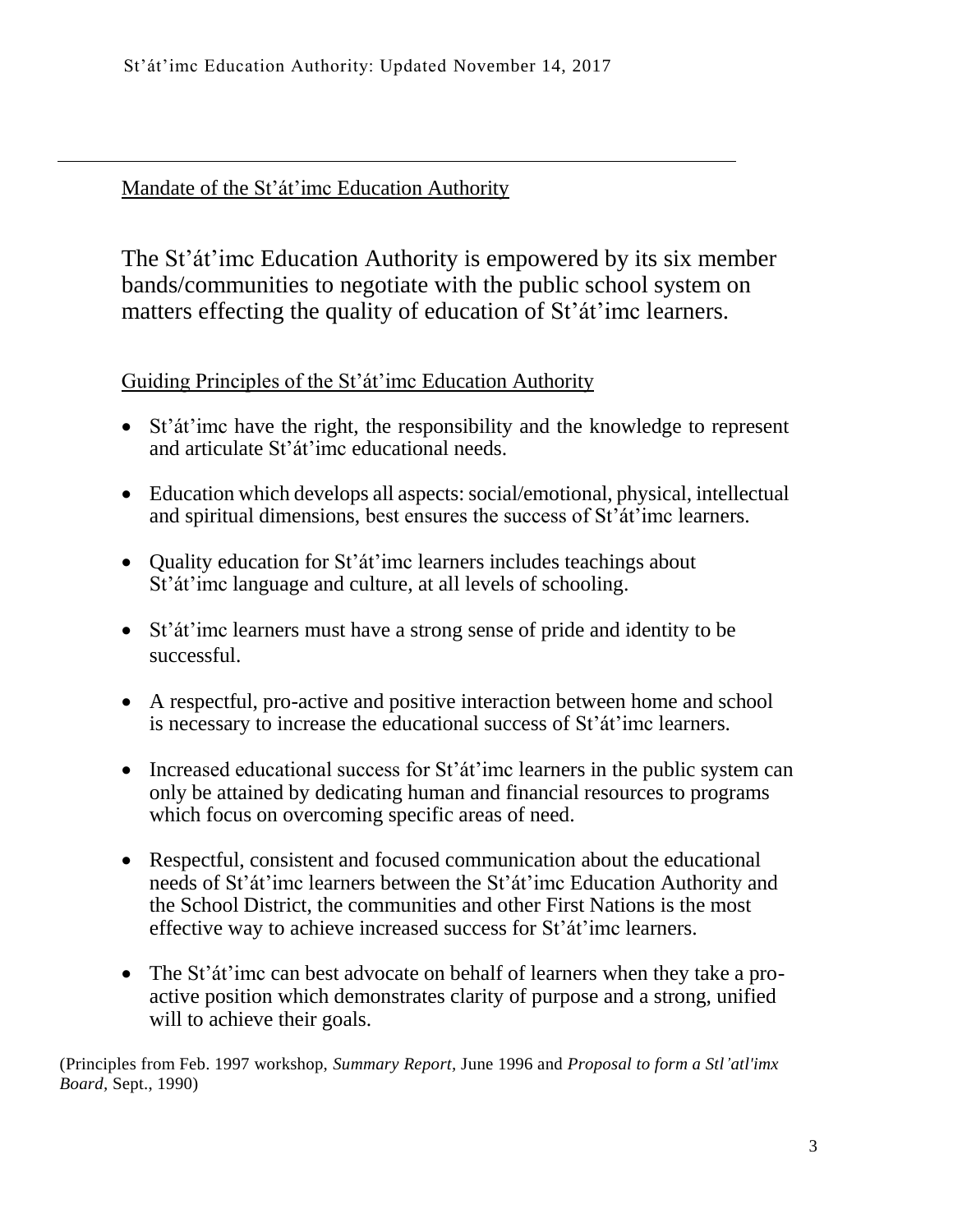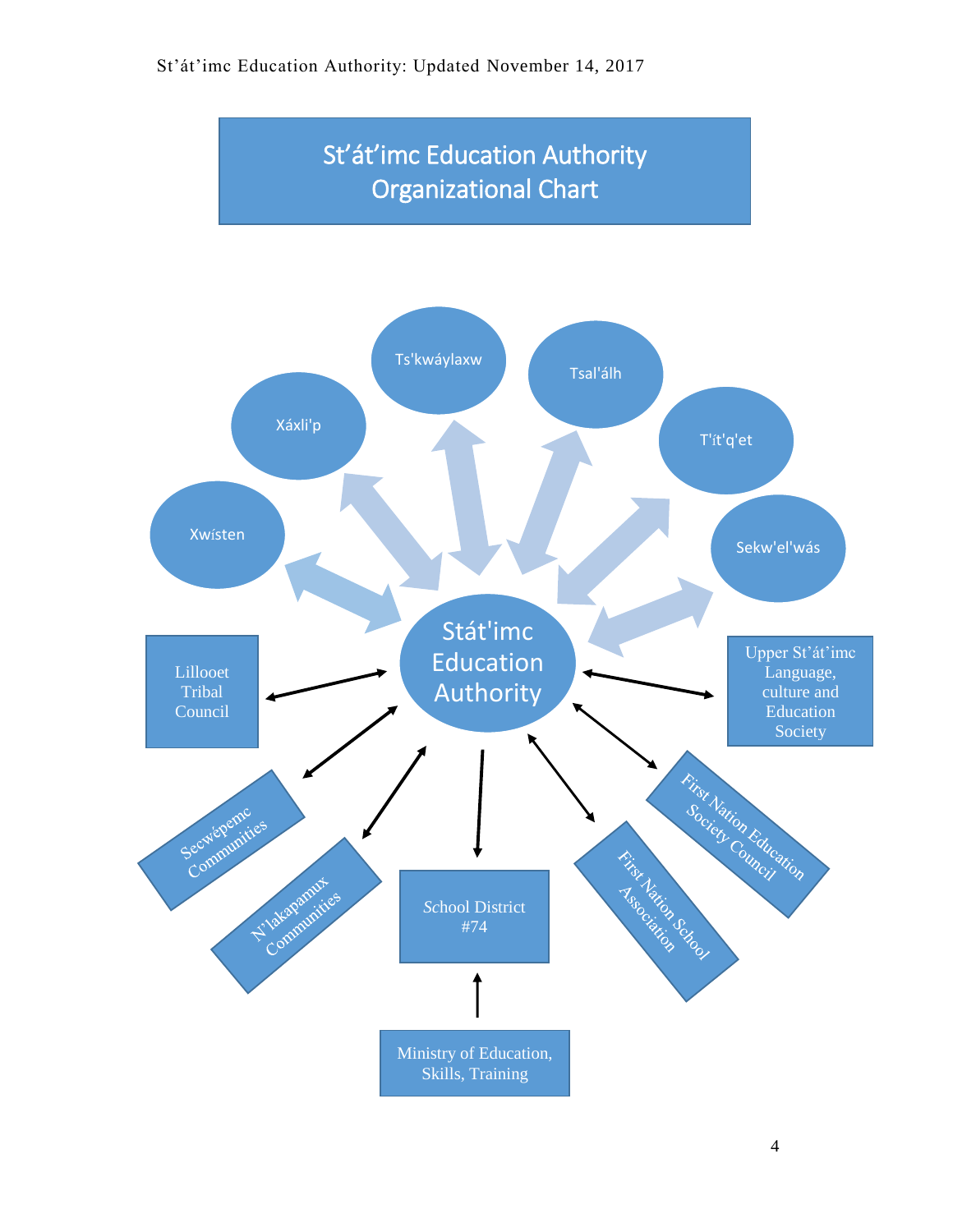# A. Selection of Representatives:

The St'át'imc Education Authority is comprised of representatives from six St'át'imc bands/communities. The representatives are selected, either through election or by appointment, by their bands/communities. The bands/communities inform the St'át'imc Education Authority of their selection, in writing, either with a Council Resolution or a letter.

Representation:

- A. Bands/Communities
	- Sekw'el'wás T'ít'q'et Tsal'álh Ts'kw'áylaxw Xáxli'p Xwísten

# B. Term of Office:

- Representatives will maintain their role until such time as the band/community appoints a new representative.
- Representatives will be re-affirmed, in writing to the St'at'imc Education Authority, when a change in Band Council takes place.
- Alternates can be named at the discretion of Band Council, to ensure that the band's representative is continuous.

Chairperson: The chairperson will be selected by the St'át'imc Education Authority members, for a term of one year.

 Roles and responsibilities of the Chairperson are described below in section G below.

# C. Meetings:

• The St'at'imc Education Authority will set meetings for the school year at the September meeting and as needed to achieve their goals.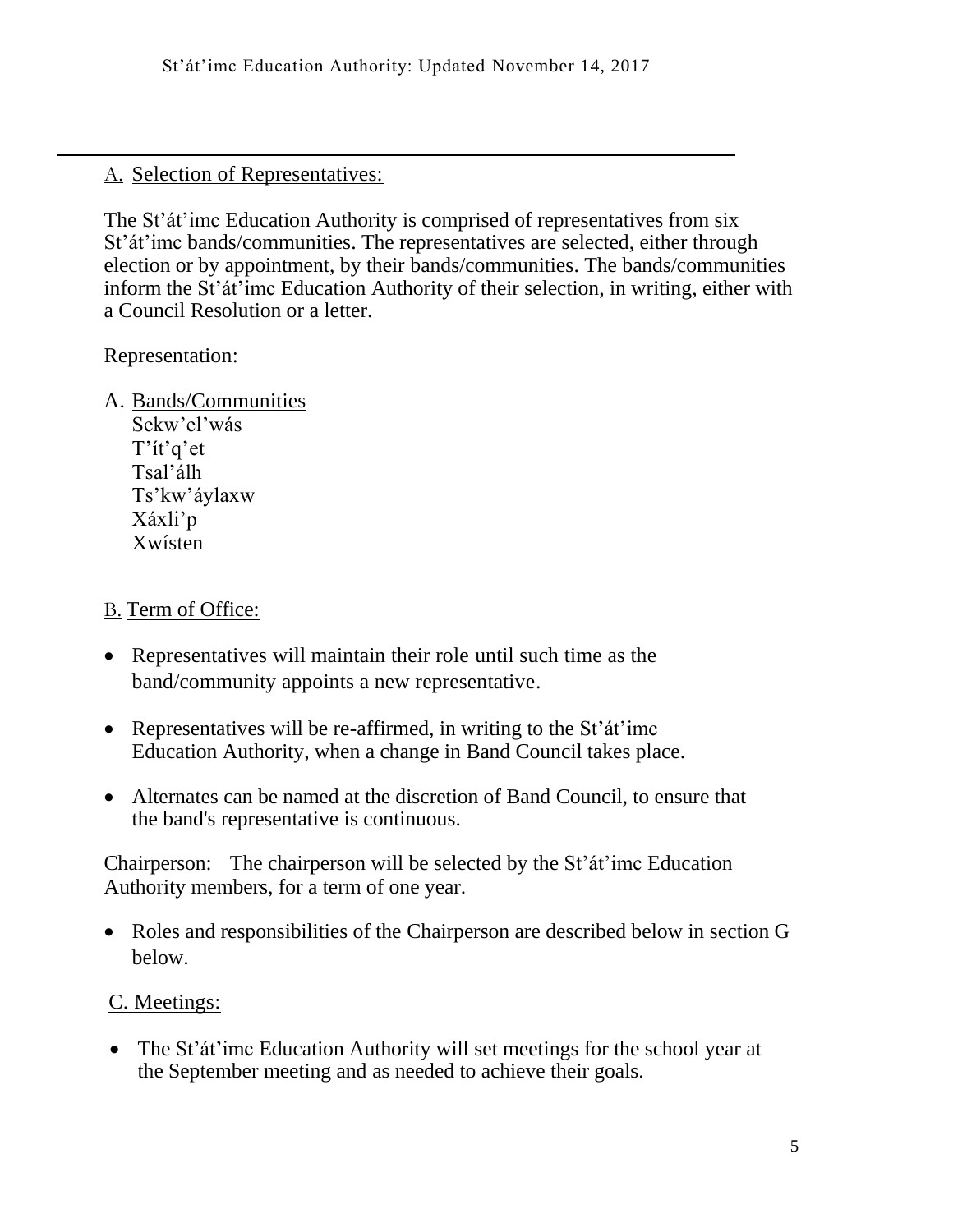- The Chairperson will contact the Lillooet Tribal Council Education Coordinator well in advance of each meeting date to discuss agenda items. Lillooet Tribal Council Education Coordinator will circulate the Notice of Meeting to all representatives from the Lillooet Tribal Council offices.
- Four voting members at a meeting represent a quorum for decision-making.
- Decisions will generally be made through consensus.
- In the absence of consensus, a vote may be held to facilitate decision making which is time sensitive e.g. meeting deadlines for funding.
- A recorder will be selected to keep minutes for each meeting. The Lillooet Tribal Council Education Coordinator, will distribute summarized minutes, which focus on decision made, to: The Lillooet Tribal Council Chiefs, six communities, Upper St'át'imc Language and Culture Society and the St'át'imc Language and Culture Authority.

# D. Conflict of Interest:

- St'át'imc Education Authority representatives will identify and declare any interests they have which could have an influence on their objectivity when making decisions.
- St'át'imc Education Authority representatives will withdraw from making decisions on matters which can benefit them or their immediate family members.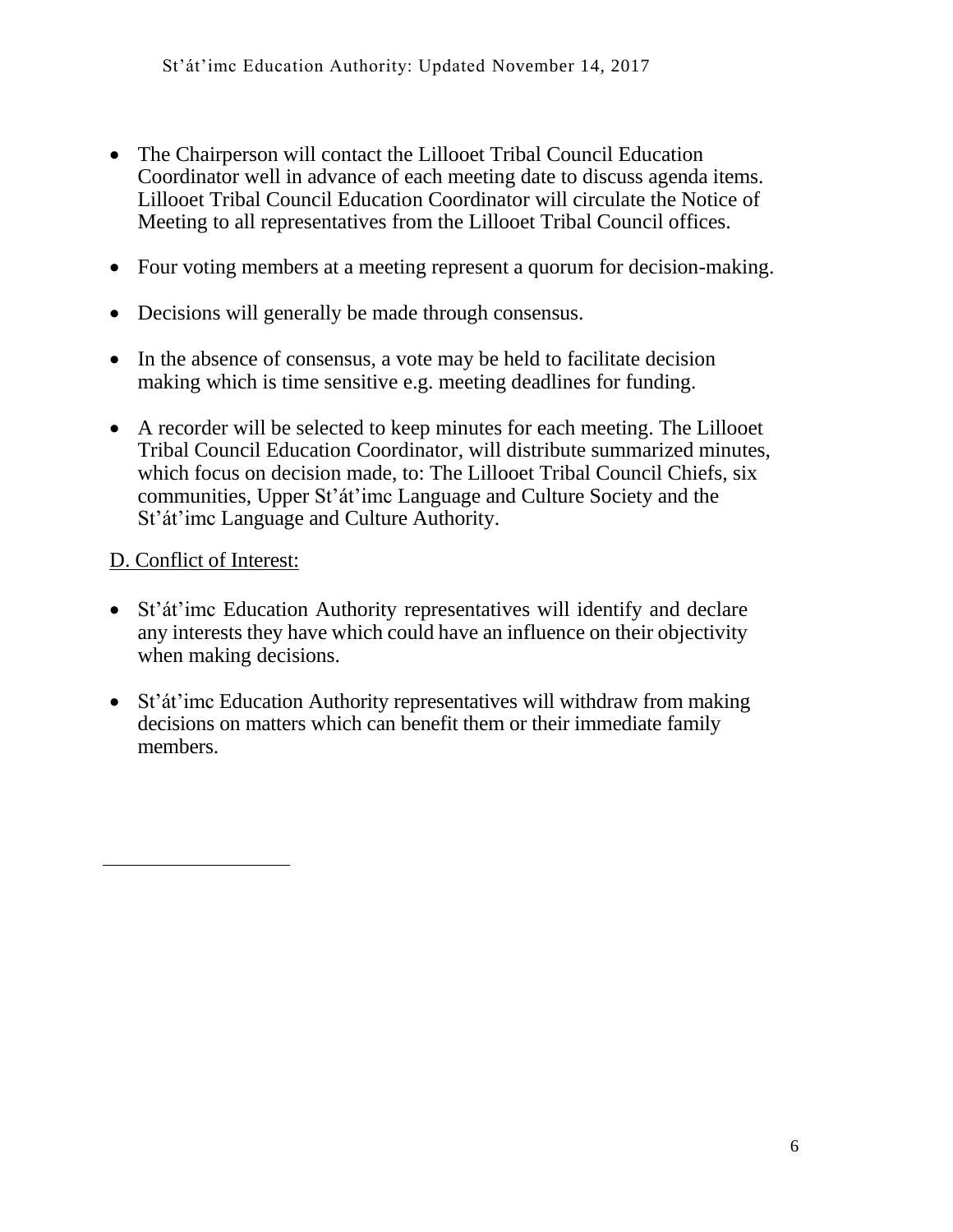#### E. Appeal Process:

- 1. Any individual or group dissatisfied with a decision made by the St'át'imc Education Authority may describe, in writing, the details of their complaint within 30 days of the complaint arising.
- 2. The St'át'imc Education Authority will respond, in writing, with a proposed resolution to the complaint, within 30 days of receiving it.
- 3. If the St'át'imc Education Authority response fails to resolve the matter, a 3 person committee will meet to resolve the complaint. The decision of this committee will be final. The decision will be delivered to the complainant within 30 days. of the joint meeting.
- 4. The 3 person committee will be comprised of:
	- 1 St'át'imc Education Authority member
	- 1 person selected by the complainant to speak on their behalf
	- 1 mutually agreed upon neutral third party with mediation skills

#### F. Resourcing of the St'át'imc Education Authority:

The St'át'imc Education Authority will be resourced by the Lillooet Tribal Council for:

- support personnel for coordination (Lillooet Tribal Council Education Coordinator),
- telephone/fax; mail-outs; meeting space; AGM financial support

The bands/communities will support the St'át'imc Education Authority by providing:

- $\bullet$  telephone costs
- honoraria to replace lost wages for representatives to attend meetings
- travel costs for representatives to meetings

In the event that the St'át'imc Education Authority begins to handle monies, financial and personnel policies will be developed as needed.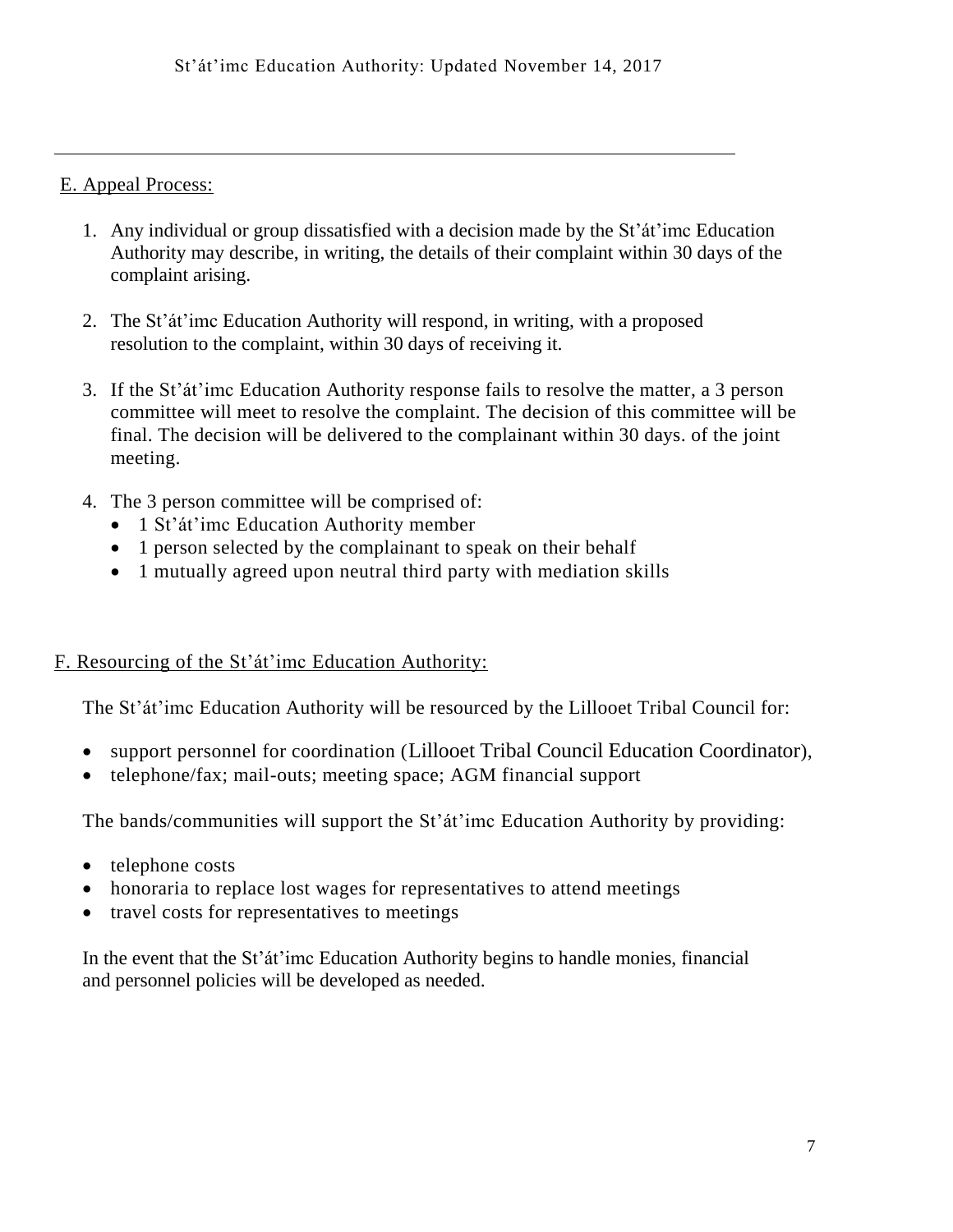# G. Roles and Responsibilities:

Lillooet Tribal Council:

• Provide resourcing, as agreed upon, and to provide political support and advice as requested.

Member Bands/Communities:

- Provide support to representatives, as agreed upon.
- Provide their St'at'imc Education Authority member with input so that they can effectively represent their interests.

St'át'imc Education Authority Representatives will:

- Attend all meetings
- Follow-through with commitments and decisions made
- Communicate with band/community about activities of the SEA.
- Reflect the wishes and concerns of the bands/communities in the meetings.
- Act as advocates for St'át'imc learners in the public system.
- Conduct themselves in their activities in a manner consistent with the mission, principles and goals of the St'át'imc Education Authority.

St'át'imc Education Authority Chairperson will:

- Ensure members are notified about all meetings and developments which fall within the realm of SEA activities.
- Communicate with Lillooet Tribal Council Education Coordinator in advance of meetings to ensure that agendas are set and notices circulated.
- Get input from representatives about possible agenda items.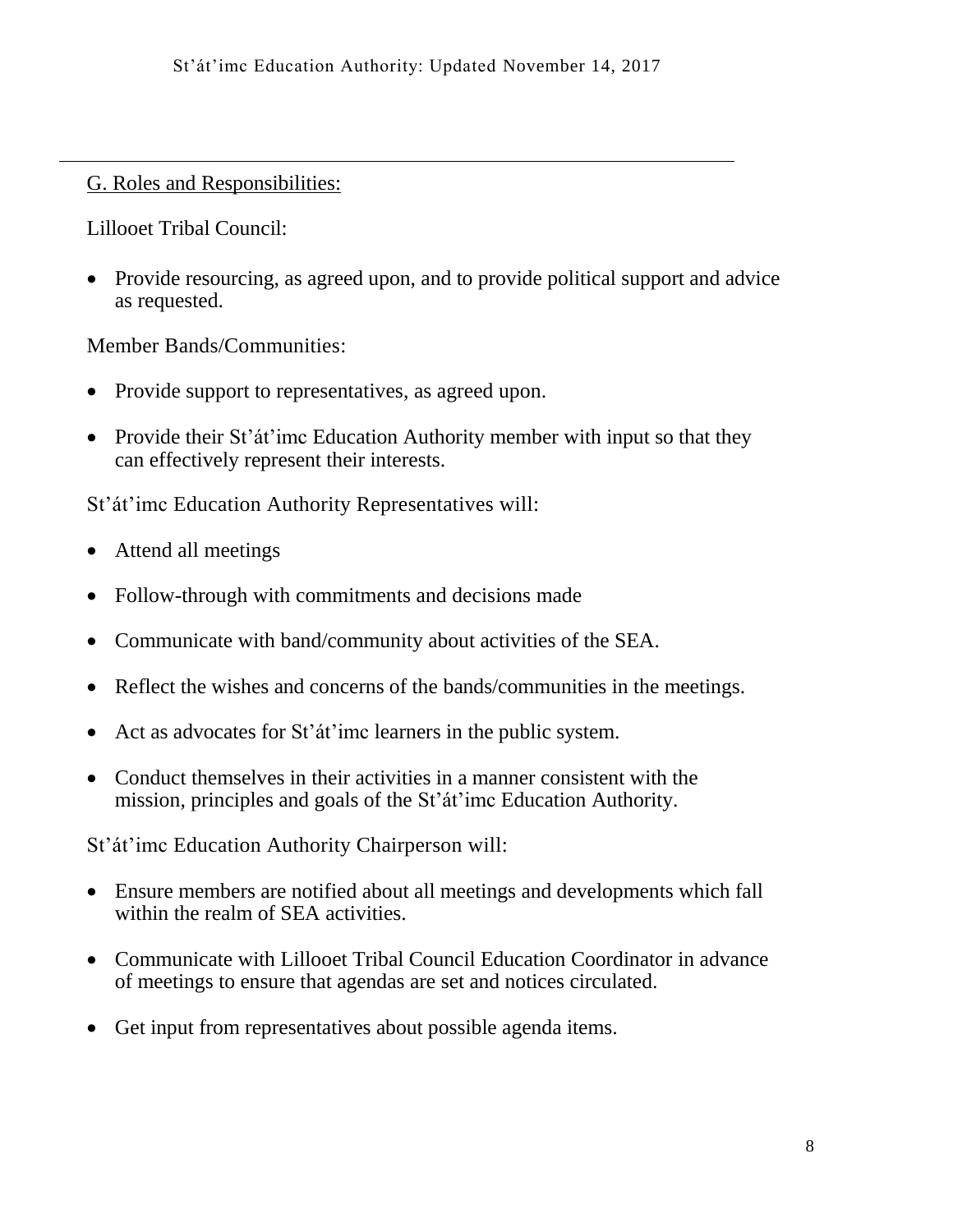- Conduct the meetings in a manner consistent with the mission, principles and goals of the St'át'imc Education Authority.
- Ensure that minutes are circulated.
- Ensure that members follow through with commitments made at meetings.
- Report to the Lillooet Tribal Council Chiefs, as requested, about the progress of St'át'imc Education Authority initiatives.
- Represent the St'at'imc Education Authority to other organizations.
- Correspond on behalf of the St'át'imc Education Authority.

# **Plan of Action and Goals of the St'át'imc Education Authority**

The St'át'imc Education Authority has a range of short and long term goals that are encompassed under these broad headings:

# **Plan for the disbursement of funds targeted for Aboriginal students**

 negotiate, plan, make recommendations, collect feedback, make proposals for disbursement of funds targeted for Aboriginal students & take part in evaluation of programs

# **Support cultural curriculum**

Upper St'át'imc Language, Culture and Education Society/Authority

initiatives

# **Advise and Consult with bands/communities**

- support communities in their initiatives PACs, developing LEAs
- bands/communities who request assistance with in-school concerns e.g. discipline, academic performance, dropouts, suspensions
- advise and inform bands/communities about local and broad education issues